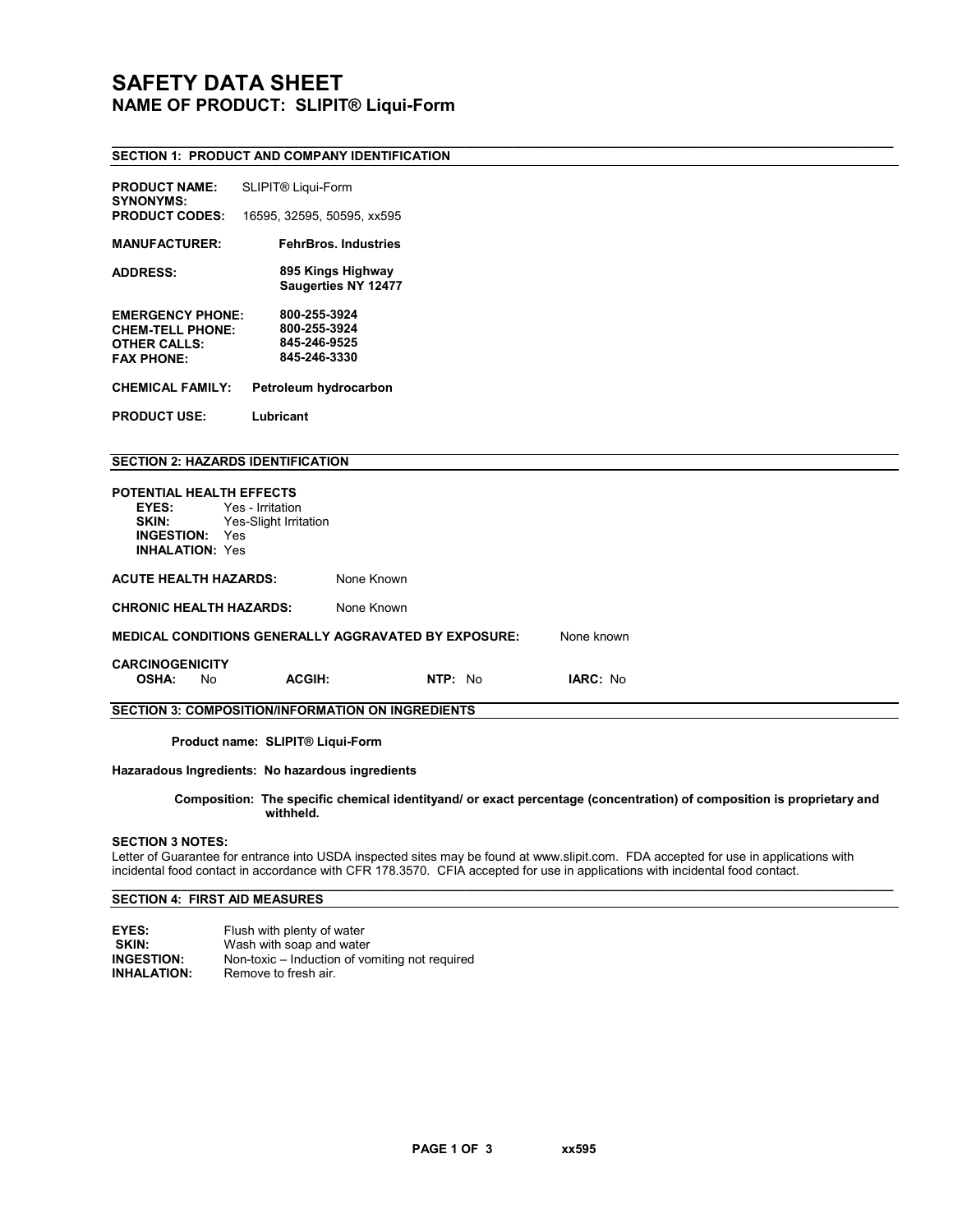# SECTION 5: FIRE-FIGHTING MEASURES

| FLAMMABLE LIMITS IN AIR,<br>(% BY VOLUME)                                                                          | UPPER:<br><b>LOWER:</b> | Not determined<br>Not determined |  |  |  |  |  |  |
|--------------------------------------------------------------------------------------------------------------------|-------------------------|----------------------------------|--|--|--|--|--|--|
| FLASH POINT: 395 F (COC)                                                                                           |                         |                                  |  |  |  |  |  |  |
| <b>AUTOIGNITION TEMPERATURE: 675 F (Estimated)</b>                                                                 |                         |                                  |  |  |  |  |  |  |
| <b>NFPA HAZARD CLASSIFICATION</b><br><b>HEALTH:</b><br>0                                                           | <b>REACTIVITY: 0</b>    |                                  |  |  |  |  |  |  |
| <b>HMIS HAZARD CLASSIFICATION</b><br><b>FLAMMABILITY:</b><br><b>REACTIVITY:</b><br><b>HEALTH:</b><br>1<br>0<br>- 0 |                         |                                  |  |  |  |  |  |  |
| <b>EXTINGUISHING MEDIA:</b>                                                                                        |                         | Dry chemical powder, CO-2, Foam  |  |  |  |  |  |  |

SPECIAL FIRE FIGHTING PROCEDURES: Fire fighters should wear a NIOSH approved, pressure demand, self-contained breathing apparatus when fighting fires.

 $\mathcal{L}_\text{max} = \frac{1}{2} \sum_{i=1}^n \mathcal{L}_\text{max} = \frac{1}{2} \sum_{i=1}^n \mathcal{L}_\text{max} = \frac{1}{2} \sum_{i=1}^n \mathcal{L}_\text{max} = \frac{1}{2} \sum_{i=1}^n \mathcal{L}_\text{max} = \frac{1}{2} \sum_{i=1}^n \mathcal{L}_\text{max} = \frac{1}{2} \sum_{i=1}^n \mathcal{L}_\text{max} = \frac{1}{2} \sum_{i=1}^n \mathcal{L}_\text{max} = \frac{1}{2} \sum_{i=$ 

UNUSUAL FIRE AND EXPLOSION HAZARDS: None

HAZARDOUS DECOMPOSITION PRODUCTS: Carbon Monoxide, Carbon Dioxide

#### SECTION 6: ACCIDENTAL RELEASE MEASURES

ACCIDENTAL RELEASE MEASURES: Contain spill – absorb with inert material. Do not use combustible materials such as sawdust.

 $\mathcal{L}_\text{max} = \frac{1}{2} \sum_{i=1}^n \mathcal{L}_\text{max} = \frac{1}{2} \sum_{i=1}^n \mathcal{L}_\text{max} = \frac{1}{2} \sum_{i=1}^n \mathcal{L}_\text{max} = \frac{1}{2} \sum_{i=1}^n \mathcal{L}_\text{max} = \frac{1}{2} \sum_{i=1}^n \mathcal{L}_\text{max} = \frac{1}{2} \sum_{i=1}^n \mathcal{L}_\text{max} = \frac{1}{2} \sum_{i=1}^n \mathcal{L}_\text{max} = \frac{1}{2} \sum_{i=$ 

 $\mathcal{L}_\mathcal{L} = \{ \mathcal{L}_\mathcal{L} = \{ \mathcal{L}_\mathcal{L} = \{ \mathcal{L}_\mathcal{L} = \{ \mathcal{L}_\mathcal{L} = \{ \mathcal{L}_\mathcal{L} = \{ \mathcal{L}_\mathcal{L} = \{ \mathcal{L}_\mathcal{L} = \{ \mathcal{L}_\mathcal{L} = \{ \mathcal{L}_\mathcal{L} = \{ \mathcal{L}_\mathcal{L} = \{ \mathcal{L}_\mathcal{L} = \{ \mathcal{L}_\mathcal{L} = \{ \mathcal{L}_\mathcal{L} = \{ \mathcal{L}_\mathcal{$ 

# SECTION 7: HANDLING AND STORAGE

HANDLING AND STORAGE: Do not transfer to unmarked containers. Store away from excessive heat, sparks, open flame or oxidizing materials. This product is not classified under DOT Regulations. NFPA Class 111B Storage.

OTHER PRECAUTIONS: No additional precautions or labels.

#### SECTION 8: EXPOSURE CONTROLS/PERSONAL PROTECTION

**ENGINEERING CONTROLS:**<br>**VENTILATION :** Local Exhaust: **VENTILATION :** Local Exhaust: If needed to maintain workable concentration elow permissible exposure limit.<br>RESPIRATORY PROTECTION: Not required under conditions of normal use. **RESPIRATORY PROTECTION:** Not required under conditions of normal use.<br> **EYE PROTECTION:** Not required under conditions of normal use EYE PROTECTION:<br>
SKIN PROTECTION: Not required under conditions of normal use Not required under conditions of normal use OTHER PROTECTIVE CLOTHING OR EQUIPMENT: None WORK HYGIENIC PRACTICES: No unusual precautions

#### SECTION 9: PHYSICAL AND CHEMICAL PROPERTIES

**APPEARANCE:** Light Tan Color<br>**ODOR:** Little or no odor Little or no odor PHYSICAL STATE: Liquid pH AS SUPPLIED: NA BOILING RANGE: 570 F – 900 F Wide Range<br>MELTING POINT: 130 F **MELTING POINT:** FREEZING POINT: ND VAPOR PRESSURE (mmHg): below .0001 @ 20 C VAPOR DENSITY (AIR = 1): N/A SPECIFIC GRAVITY (H2O = 1): 0.945 @ 20 C EVAPORATION RATE: Nil SOLUBILITY IN WATER: Nil PERCENT SOLIDS BY WEIGHT: 100% PERCENT VOLATILE: 0% VOLATILE ORGANIC COMPOUNDS (VOC): 0%